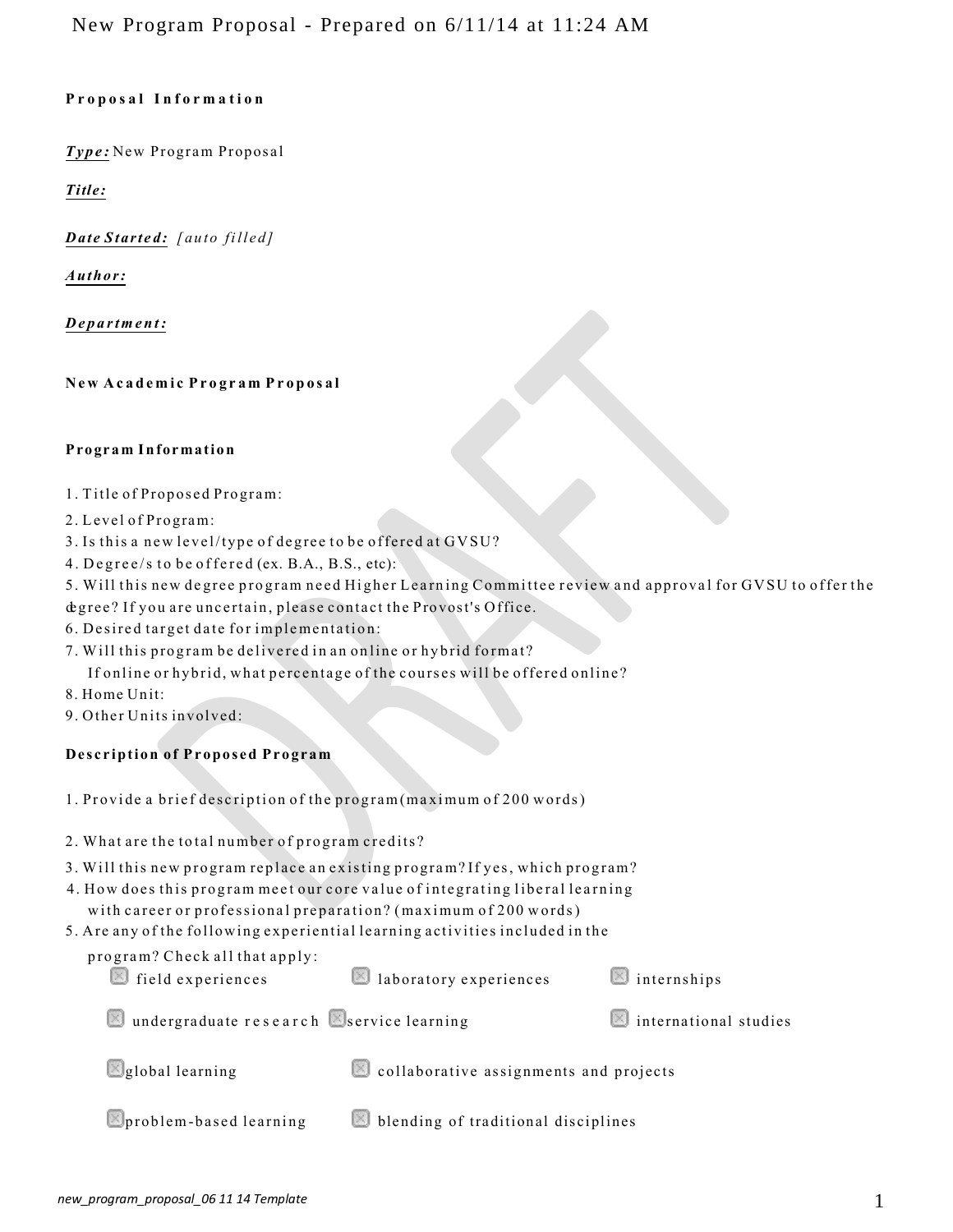# New Program Proposal - Prepared on 6/11/14 at 11:24 AM

 $\blacksquare$ residential learning communities  $\blacksquare$  other

You may elaborate here: (maximum of 200 words)

6. Briefly explain how the program would encompass the Strategic Plan of the unit/college (maximum of  $200 words$ )

If approved, a strategic plan and assessment plan for the program will have to be submitted to the University assessment Committee.

### **Desirability**

1. Describe the need for this program at Grand Valley State University. Explain why this program will be beneficial to students, the local, regional, state, national or global community. Attach any relevant data from external sources and/or internal sources that speak to the need of the program(e.g. information from supporting professional organizations, feedback from industrial partners, etc.) (max. 200 words)

2. Describe the perceived interest in this program at GVSU and how this was determined. (max 200 words)

3. Describe any peer programs/model curricula that were a basis for this proposal.

4. If this program approximates programs at other Michigan institutions, please describe why GVSU should offer it. If this program is distinct, please describewhat value it offers.

5. How does this program adopt current standards and/or emerging directions in the field and/or pedagogy?

### **Feasibilit y - Budget**

- 1. Provide a brief narrative that explains the budget. You are encouraged to explain any budget item that would benefit from explanation without being redundant with the questions listed below.
- 2. Provide the number of students expected to enroll in the program and evidence that this number is reasonable.
- 3. What evidence is there that the program will attract a new population of student not currently enrolled at GV?
- 4. Is this program a candidate for differential tuition rates based on high costs of delivery? If so, please explain.
- 5. Beyond tuition, are there other likely revenues that the institution may gain (donations, grants, etc)? If so, please explain.
- 6. What are the contingency plans if student enrollment is only 75% and 50% of projected?
- *new\_program\_proposal\_06 11 14 Template* 2 7. If new faculty are needed, then provide a brief description of the desired area of specialty of each new position and how each will contribute to the program and unit, and cross-disciplinary program (if